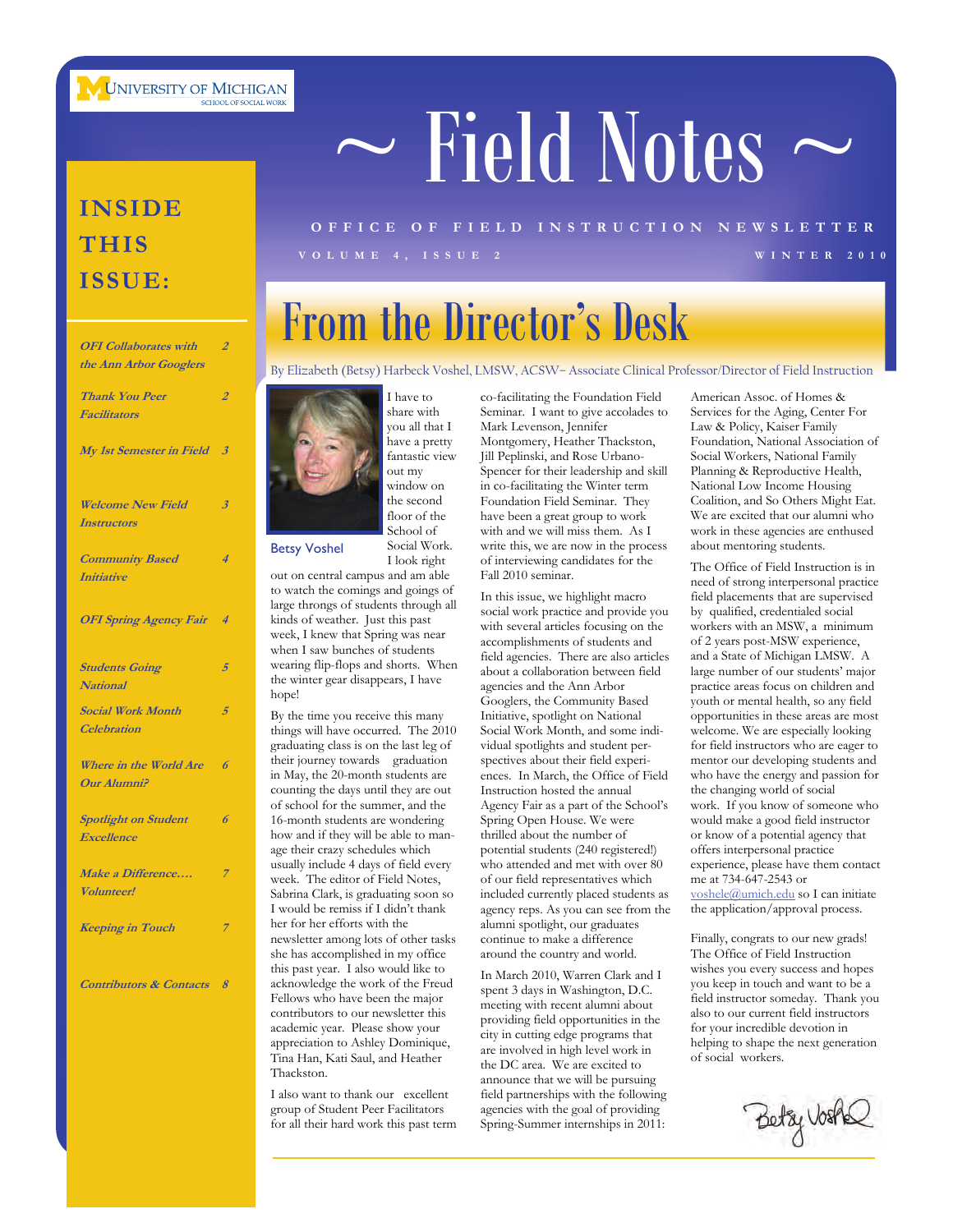### OFI Collaborates With The Ann Arbor Googlers

### *By Betsy Voshel, LMSW, ACSW*

Google grants In January 2010, OFI was approached by Ms. Colby Chilcote, Ann Arbor Google Ad-

Words Team, about hosting non-profit field agencies in a session entitled "Getting to Know Google Grants." About 30 agencies signed up and learned about the Google AdWords platform and the Google Grants program, followed by a panel discussion featuring current local Grants advertisers. It was an exciting opportunity for our field agencies to learn about using free online Google tools to assist in marketing for their non-profit

agencies online. The Google Grants program empowers over 4,000 organizations to achieve their goals by helping them promote their websites via advertising on Google. Google ads appear when users search on Google. For example when you search for "world poverty" on Google, text ads related to world poverty appear on the right hand side. When you click on one of the ads, you are brought to the website being advertised. Nonprofit organizations that receive a Google Grant are awarded an inkind online advertising account which can be used in a variety of

ways, including general outreach, fundraising activities, and recruitment of volunteers. Google Grants participants have found much success with the program. If you would like to learn more, please visit the Google Grants home page at [www.google.com/](http://www.google.com/grants) [grants](http://www.google.com/grants) . You can also visit the official Google Grants blog at [www.googlegrants.blogspot.com](http://www.googlegrants.blogspot.com) . OFI and the agencies who participated want to thank Colby, her team, and Google for partnering with us on this exciting opportunity.

### Peer Facilitators: More Than Meets the Eye

### *By Tina Han, JD/MSW Candidate*

**Pictured left to right: Rosemary Urbano-Spencer, Heather Thackston, Mark Levenson, Jennifer Montgomery, & Jill Peplinski** 

You've seen them in your field seminars. They've imparted their wisdom to help you make your field experience more enjoyable and rewarding. You may even share some other classes with them. But there is more to these five charming individuals than meets the eye.

### **Heather Thackston**

The love that Heather has for Madi, her teacup poodle, extends to her love for life and social work. As an advanced standing IP Children and Youth student, Heather will be graduating this August and plans to continue her work with children and adolescents who have experienced homelessness. Her passion and commitment to the field of social work extends far beyond her time at Michigan. As an undergraduate, she volunteered in South Africa. Ten years from now, Heather hopes to still be practicing social work, inspiring and encouraging others to be their personal best.

#### **Jennifer Montgomery**

"What we do for ourselves dies with us. What we do for others and the world remains and is immortal." Jennifer draws inspiration from this quote by Albert Pine. Having experienced difficulties during her first semester as her field placement agency underwent major adjustments that continue to this day, Jennifer became a peer facilitator to help other students experiencing similarly challenging times. As a 20-month IP/ Mental Health student, Jennifer hopes to work as a mental health therapist and someday pursue a PhD to become an educator. She has previous professional experience working with economically disadvantaged youth, as well as with survivors of domestic violence and their families.

#### **Jill Peplinski**

Jill is interested in both clinical micro work and macro work with communities in outreach and advocacy. She would like to move to a larger city after graduation, and is particularly interested in working with survivors of sexual violence. Previously, Jill worked for three years at the Sexual Assault Prevention and Awareness Center (SAPAC) at U of M organizing campus outreach events, and other networking, publicity, and activism events. Her experience at SAPAC is what ultimately led her to social work.

#### **Mark Levenson**

Mark's wicked sense of humor could be partially attributed to his previous career in entertainment. Two decades ago, he drove around the country in a van with Steven Carrell

and Stephen Colbert doing comedy shows for graduate students. He was once a musical director for The Second City, where he taught people how to sing and to do it in front of hundreds of people each night. Mark states that there was nothing more fulfilling then gently coaxing these people, who had been taught to believe that they could not sing, through their fears and watching them come to life as they realized that they could sing. After graduation, Mark will focus on licensure and in the future, hopes to work in a place with meaning and purpose.

### **Rosemary Urbano-Spencer**

Rose is a 16-month management and aging student with plans to work for the federal government in changing policy for the aging population. Formerly, she worked as a Career Coach for the State of Michigan and as a Program Manager for a non-profit agency. In both positions, she empowered students to give 100% of their effort to achieve something positive for themselves and for others. She became a peer facilitator in order to support and assist students with their field placement concerns. Rose attributes her success to her supportive family and desire to do well.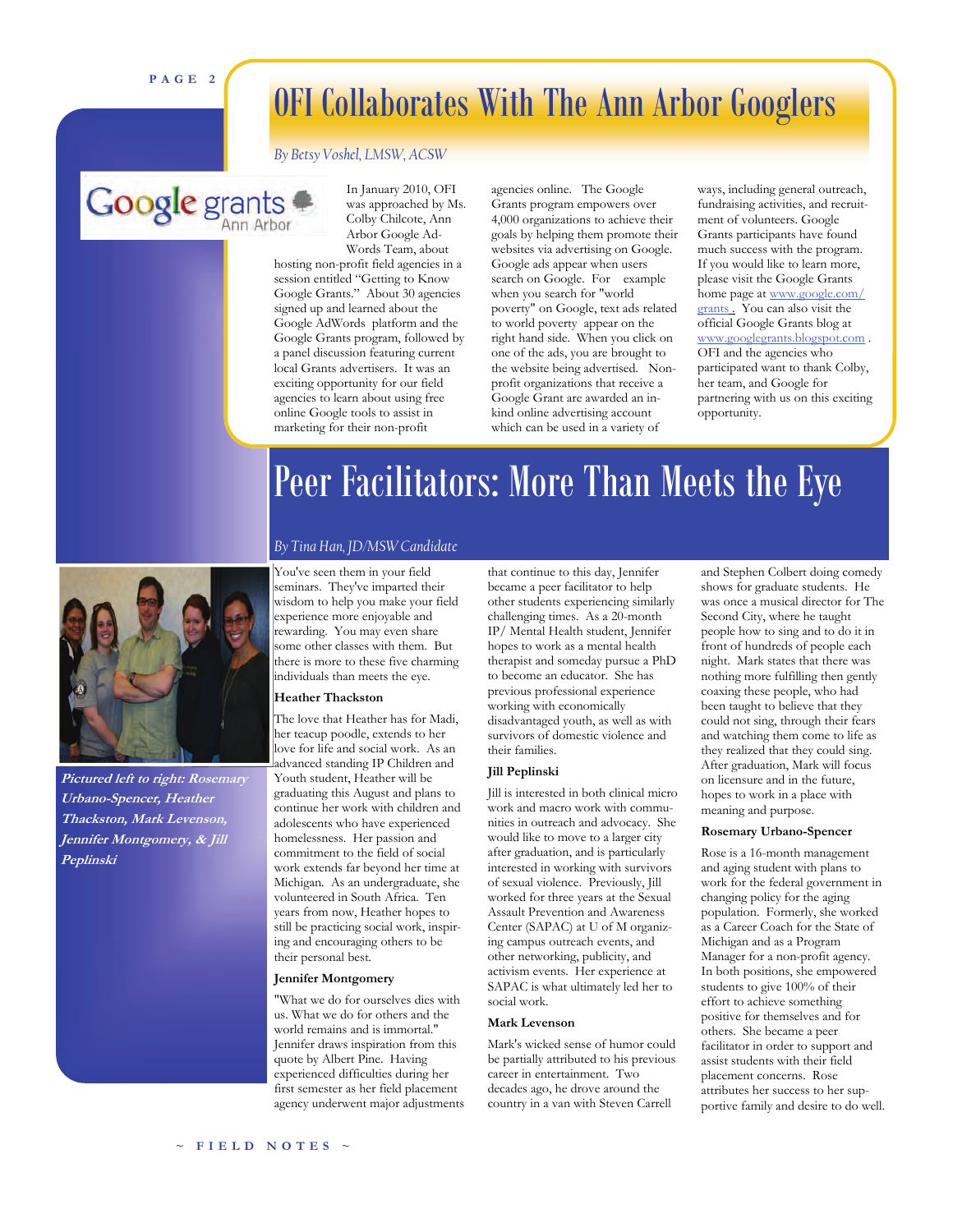## My 1st Semester in Field: Fears, Anxieties, Successes

### *By Ashley Dominique, MSW Candidate*

*I began my first semester in field placement at the inpatient psychiatric unit, on the very top floor of the University hospital. To be quite honest, the first walk down that long corridor was somewhat unnerving. I passed a few lonely padded hospital beds that seemed to have been long forgotten. The ninth floor appeared uninhabited, leaving an eerie feeling deep down in my stomach. As I headed through those double locked doors, I felt like this might not be the place for me to work. Maybe I had picked the wrong placement. Maybe it wasn't too late to switch; possibly to somewhere a little warmer, like playing with kids at a YMCA. Inside the unit, amongst the patients, I wondered what would happen next. What is my role here? What if my supervisor doesn't like me? What if the patients reject me? What if, what if, what if? My head was spinning. But strangely enough, I also had a subtle feeling that this was exactly where I was supposed to be….* 

My internship is at the University of Michigan Hospital in the adult inpatient psychiatric unit. It requires me to work three days a week and is a very intensive, fast-paced program. We are told to keep up with our supervisors and be

ready to "hit the ground running". It takes very specific personality traits to handle this kind of work. My first day on the unit, I followed my supervisor as she met with patients. I remember the first assessment that I sat in on. It involved a patient who was very depressed and had been hospitalized because of suicidal ideation. It was somewhat disturbing to me how calm my supervisor was as she listened to the patient describe how they wanted to die. I thought I would never be able to handle these situations like my supervisor could.

Three months later, almost every client I see comes to the hospital expressing similar feeling of hopelessness. I am now able to put myself in the patients' shoes and can really feel for their plight. There is such a negative stigma attached to mental illness, which sometimes worsen the effects of the illness felt by the patient. I now work to advocate for this population and recognize that they truly are survivors. I find it incredible to be able to give people the comfort of knowing that there are people who genuinely care about them and

want to help in any way possible. It is an amazing feeling to leave the hospital at the end of the day and be extremely moved by the people I work with. Not everyone can say that about their chosen profession.

Beginning any new job can be scary, but there is a lot of extra pressure associated with becoming an intern. As with mental illness, there is a certain stigma that comes with the title 'intern'. We worry about impressing our colleagues, our organizations, our supervisors, even our clients. We are fighting against other top notch students to make a lasting impression at our placements in hopes of future careers or references when we graduate. But we have to remember, our placements are learning opportunities to explore the reasons why we chose to pursue social work as a profession. With this in mind, I have the following words of wisdom to share: "*If you don't like something, change it. If you can't change it, change your attitude."*-Maya Angelou

## Winter 2010 Field Instructor Training



*New field instructors gather at the School of Social Work after learning about placement requirements and protocol for working with new student interns. Welcome to our newly trained cohort of field instructors! OFI thanks you for all that you do!*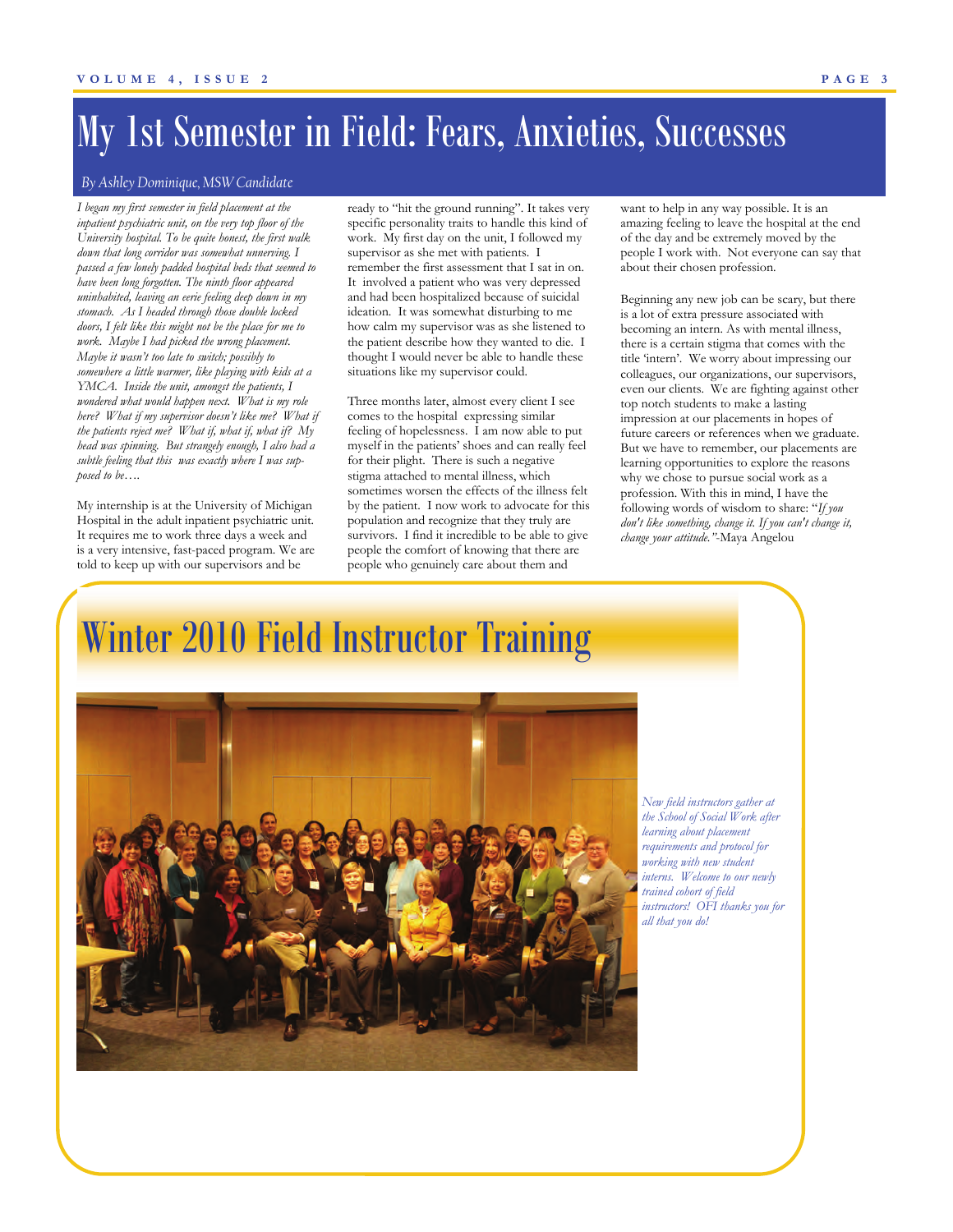# CBI: Bridging the Gap, One Step at a Time

*By Ashley Dominique, MSW Candidate* 

The Community Based Initiative (CBI) is a program designed to allow students who have expressed an interest in community-based social work a valuable opportunity to engage in work that will help to meet the needs of residents in some of the most diverse communities in southeastern Michigan. Each year, up to 20 incoming MSW students are selected to participate in the program. In addition to taking part in an integrated learning program that combines classroom lectures, volunteer work, and intern experience in community-based organizations, CBI program participants also receive funding to assist in covering their educational costs. A primary goal of this program is to provide these students with experiences that will prepare them for future work as communitybased social workers who are highly skilled in working with diverse populations. To this end, CBI program participants select their field placement site from an approved list of community-based organizations located in the metro -Detroit area including such

agencies as American Indian Health and Family Services, Catholic Social Services of Wayne County, Communities in Schools, Latino Family Services, and United Way of Southeast Michigan.

According to Larry Gant, U of M SSW faculty member and contributor to the CBI program, CBI was established in 2000 with the goal of strengthening the connection between MSW students and their surrounding communities by allowing them the opportunity to work directly with community members in Southwest Detroit and East Dearborn. The program's main structure of events includes monthly meetings between students, faculty, and community groups, as well as designated times to work on grant-writing and reflecting on outcomes of community-based research projects. Students participating in this program are also required to take certain CBI-related courses, all of which are taught by U of M faculty, at the Detroit Center.

In order to immerse themselves in the communities they serve as

much as possible, these students go beyond their field work and have volunteered at various events held in Detroit, such as the "Make a Difference Day" event that was held in October and involved engaging in activities with the older clients of Latin Americans for Social and Economic Development (LASED). A current CBI student, Monica Rich had the following to say about her experiences in the program:

*"I joined the CBI program at Michigan to have a broadened social work perspective about the inner workings of urban areas, such as Detroit. It has been a priceless experience for me. The CBI program is important to the University because it allows students to practice in the community via field placements a*s *well as community site projects. As a CBI student here at U of M, I have been fortunate to meet a wonderful group of colleagues that share the same vision: to enhance the wellbeing of the community."* 

Next stop for these students: presenting professional products to community sites on April 12 at El Comal restaurant in Southwest Detroit.

# Spring Agency Fair: Opportunities in Bloom

### *By Heather Thackston, MSW Candidate*



Held on Friday, March 26, the Office of Field Instruction Spring Agency Fair took place on a bright, sunny day in the newest addition to the School of Social Work building---the Lower Level Commons. The Agency Fair coincided with the School of Social Work's Annual Open House to provide incoming students and prospective applicants an opportunity to learn more about the social work profession. This year over 200 incoming and prospective students attended the event where they were given the opportunity to network with current MSW students and staff representatives of 55 field placement agencies in a festive atmosphere, complete with yummy food.

Special thanks to **Hannah Briolat**-OFI Program Coordinator and **Lisa Kelley**-OFI Administrative Coordinator (pictured right) for helping to make this year's event a success!

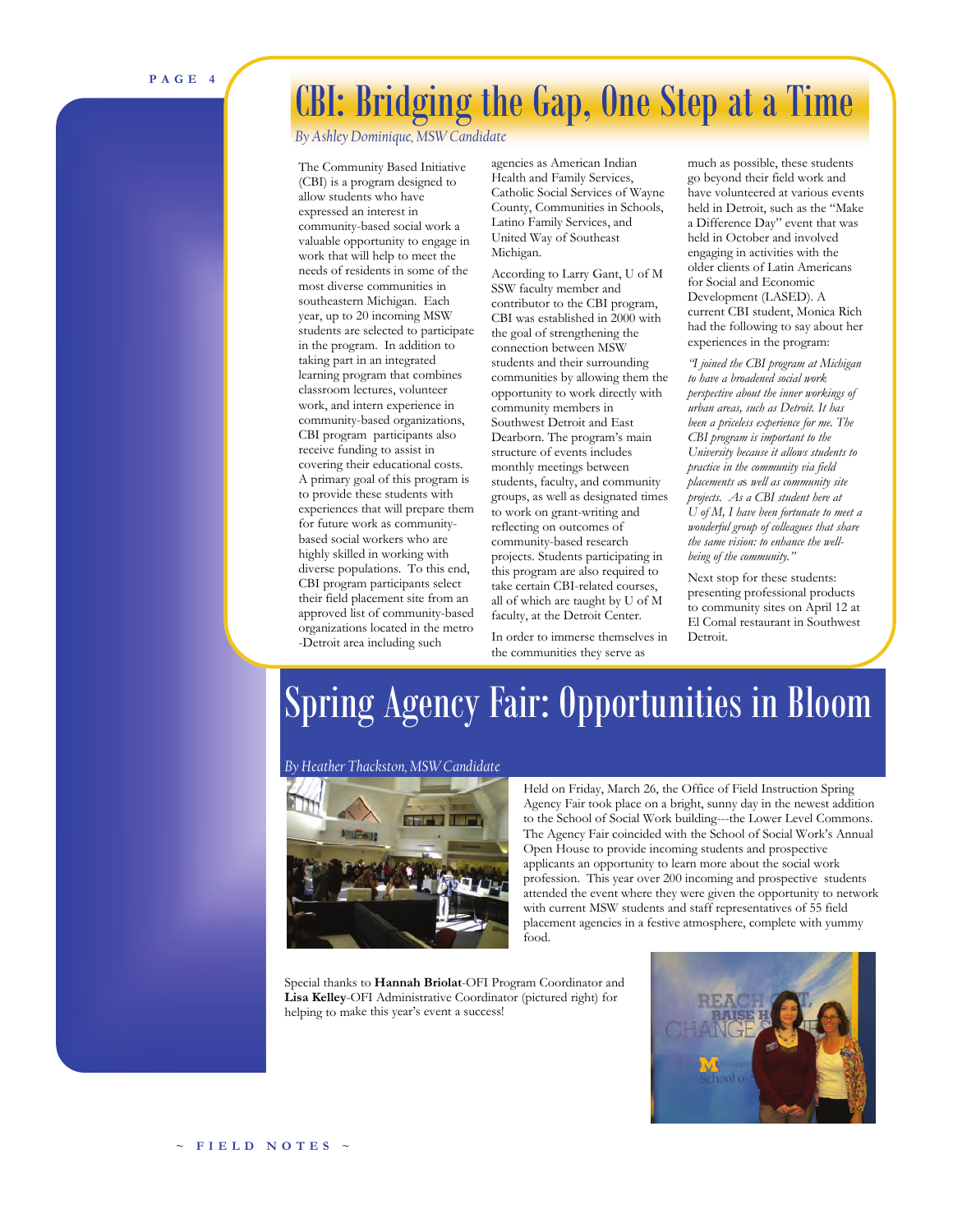## Students Going National for Field Work

### *By Kati Saul, MSW Candidate*

Ever thought about doing your field placement at the national level? Here are two students who will show you where they found their national placements, what some of their expectations are, and how they hope this experience will align with future professional goals.



**Sarah Banco,** is in her third year of a dual degree program in social work and law (MSW/ J.D.) and plans to graduate in April 2011. As a social work student she is a Policy and Evaluation Concentrator with a focus in Children, Youth, and Families. Her national field placement will be at the Massachusetts Immigration and Refugee Advocacy Coalition (MIRA), which is located in Boston. She

explained, "I found out about this opportunity by doing research myself online about various state policy organizations." Sarah worked with the Field Director to get this agency approved.

Sarah expects exciting new challenges from this field placement. Armed with her prior experience of working on some refugee and human trafficking issues, she looks forward to gaining more knowledge on immigrant issues such as education and English as a second language. "I am confident that what I have learned about state legislative

advocacy through my current field placement at the National Alliance on Mental Illness will allow me to make a comfortable transition to MIRA," Blanco stated.

When asked about her biggest fear she stated, "I am most nervous about working with a new community because each community has its own strengths and challenges. I hope to be able to speak and work extensively with members of the Massachusetts immigrant community in order to gain their perspective on policy affecting their lives."

She believes that her national field experience is definitely aligned with her future professional goals. "One of my future goals is to work in collaboration with other professionals in order to help individuals and communities succeed, and I feel that a first step toward accomplishing this goal is learning how to collaborate with my colleagues in my own field of practice."

**Kim Blessing**, a dual degree student with an MSW concentration in Community Organization, Community & Social Systems and Public Health, plans to graduate December 2011. She will intern this summer with the International Affairs



& Human Rights division of NASW in Washington DC. She believes that, "This will be the perfect opportunity to have a field experience that not only focuses on the global role of social workers, but also the domestic advocacy and policy action that is necessary to further international development work."

Originally interested in an international field experience, Blessing found out about this site on the Office of Field Instruction website. She is extremely excited about this summer placement and looks forward to working on issues such as: women's rights and family planning, orphans and highly vulnerable children, immigration and refugees, and foreign assistance reform. She explained that while the division she is working under is small, she believes working closely with the staff will allow her to absorb endless knowledge and skills.

Kim's expectations are high and she believes that this experience will equip her for her future goals. She states, "I am specifically looking to use my professional skills in areas of conflict and disaster where many human rights are violated. My responsibilities this summer will ensure that I return to Ann Arbor confident to work in coalition with NGOs, government officials, and governing global organizations such as the United Nations and the World Bank."

Good luck to both of you from the OFI!

# The Power of Social Work

#### *By Heather Thackston, MSW Candidate*

With the White House officially recognizing National Professional Social Work Month in 1984, the theme has been empowering social workers to unite and celebrate. Originally, the National Association of Social Workers, also known as NASW, selected specific social issues to promote awareness of each year. However, with the effort to improve the public perceptions of social work, the National Social Work Public Education Campaign was launched. Since this launch in 2005, the profession has promoted themes about the role of social workers in society based on three core strategies: consumer education, entertainment outreach, and student recruitment. These core strategies help promote the general public's understanding of social workers' contributions and services.

This March, the University of Michigan School of Social Work promoted the theme "Social Workers Inspire Community Action." This is a nationally recognized theme to celebrate Social Work Month 2010. One of the major events for this year's celebration was the "Bring It Back, Take It Forward" social justice conference celebrating 50 years of activism in Southeastern Michigan. During this three-day event, many panel presentations regarding such topics as environmental justice, health care, peace, criminal justice, feminism, immigrant rights, and TBLG activism, were held, along with a Free Speech Session and an open dialogue on the future of social activism. This conference was held March 12-14, 2010, and was free and open to the public. Other events held throughout the month of March in honor of social

workers everywhere were the School of Social Work Kick-Off Celebration, Student Awards Ceremony, Self-Care Workshop by Professor Saunders, Legislative Education and Advocacy Day at the Lansing Convention Center, Joint Doctoral Program Recruitment Weekend, Personal Finance: Preparing for the Real World Workshop, Incoming Student Social Work Spring Open House and a few Alumni Lunches sponsored by the Office of Career Services.

A big "Thank You" to the Dean's Office, Office of Student Services, and Office of Career Services for sponsoring numerous engaging and inspiring activities!



*Pictured left to right at the Social Work Month Kick-Off: Dean Laura Lein, Nyshourn Price-Reed, Lauren Davis, & Associate Dean Mike Spencer*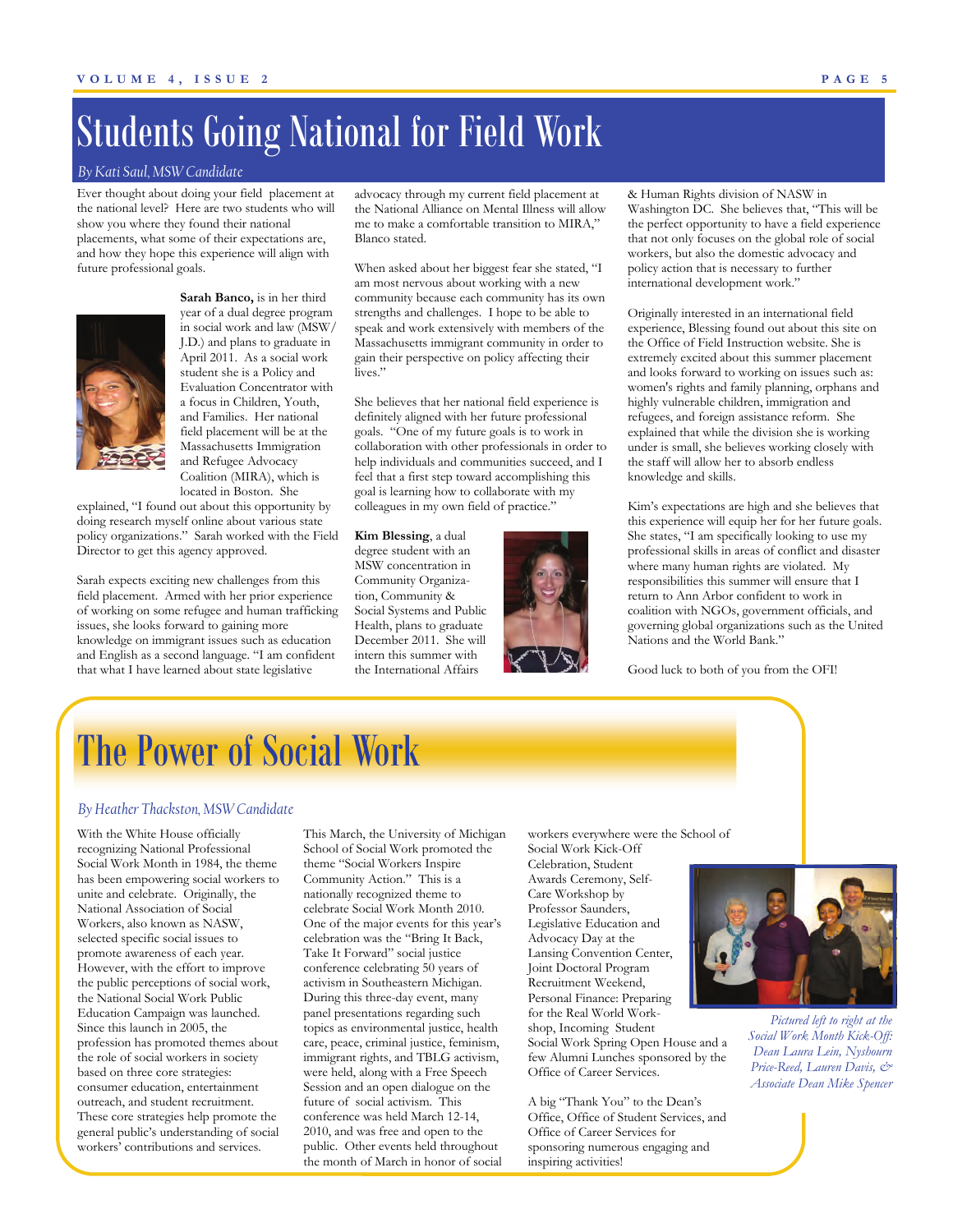



*Pictured top to bottom: Adina Bodenstein, Shoshana Hurand, & Joseph Molinari* 

# Where in the World are Our Alumni?

*By Tina Han, JD/MSW Candidate* 

They've recently graduated, found jobs, and are working to change the world for the better. Who are they? Where are they and what are they doing?

**Shoshana Hurand** is a Community Organization and Community and Social Systems graduate (April 2007). She played a large role in developing and designing the current peer facilitation model of the foundation field seminar, which provides students with a direct peer connection and a supportive environment to discuss their successes and challenges at field. Shoshana is currently the Associate Director of Project Community, an academic service-learning program at the University of Michigan Ginsberg Center. Her primary goal is to create and maintain mutually beneficial relationships with community organizations so that students are able to partake in meaningful servicelearning experiences while simultaneously providing valuable support to community partners and their clients.

In addition, Shoshana is heavily involved with a four-year film project called *Bilal's Stand*, a story about a high school senior who is admitted to college but is forced to decide between keeping the family business alive or pursuing higher education. The film was accepted into multiple film festivals, including the Sundance Film Festival and the Pan African Film and Arts Festival. She has also been involved with a unique, local, public arts event called FestiFools,

which took place this year on Sunday, April 11th. Shoshana says that the secret for maintaining energy, happiness, and motivation, especially with a busy schedule, is to "love what you do." Working off two hours of sleep is much more manageable if she is working with good people and enjoying what she is doing.

#### **Joseph Molinari** graduated in

December 2008, with an Interpersonal Practice and Mental Health concentration. He has always been interested in cultures different from his own, which explains why he was involved with the Highland Support Project (HSP) in Virginia, which empowers the indigenous Mayan population in Guatemala. Joe is now a children, adolescent, and family therapist at Apache Behavioral Health Services in Whiteriver, Arizona, working with issues such as psychosis, substance abuse, suicide, and selfharm.

Joe is also doing HSP work on the Apache reservation, operating on the belief that small steps can create larger changes. He is collaborating with a team of community members to encourage ecotourism and promote the establishment of micro-enterprise endeavors. The ultimate goal is for these projects to be completely Apache driven and managed. In the future, Joe is considering international crisis and trauma work with international agencies and the United Nations. His advice for current students is to not limit oneself and expect failure, but recognize that failure, as a learning

experience, can be a road to success. Incidentally, Apache Health Services is also looking for a new therapist.

**Adina Bodenstein**, who graduated in 2009, is now serving as the Assistant Director of the Kalsman Institute on Judaism and Health in Los Angeles, California. She conducts research on the intersection between Judaism and health, manages the day-to-day business and events of the Institute, fosters collaboration with the community and partner organizations, and helps fundraise for the Kalsman Institute. Adi knew that she wanted to work in California after she graduated so she worked to have a field placement at the Crohn's and Colitis Foundation of America Los Angeles Chapter approved. While she was in California, Adi participated in informational interviews that helped get her name out, and began networking with the people in her community.

Adi advises students to be proactive and realistic about their employment prospects. In terms of field placement, she says that one needs to be honest with oneself with what one wants to get out of the placement, and be up front with one's supervisor about it. She also states that everyone is involved with doing the little things that help the agency run smoothly and interns are not above that. As a former peer facilitator, Adi enjoyed working with the field office. She stresses the importance of selfcare to prevent burnout, and of simply enjoying graduate school.



*Liz Whittenburg* 

# Spotlight on Excellence

### **By Sabrina Clark, MSW** *Candidate*

Elizabeth Whittenburg, a MSW student currently interning at Dawn Farm Outpatient Services in Ann Arbor, accomplished something this year that has never before been done. In March, Elizabeth received the Dawn Farm Volunteer of the Month award---a first for MSW interns at this agency. Dawn Farm has provided social work and counseling internships for the last 25 years.

Elizabeth is a second year student concentrating in IP/Mental Health. Though she was born in

Silver Spring, MD and spent much of her life in Livonia, MI, Elizabeth also attended school in South Carolina and Tennessee before finding her way to U of M. Elizabeth currently interns at Dawn Farm's outpatient unit, where her primary duties include conducting intake assessments and co-facilitating groups. In one of her groups, Elizabeth works with parolees involved with the Michigan Prisoner Re-Entry Program.

In speaking with Elizabeth, one can easily get a sense for some of

the reasons why she received this award; she radiates excitement and enthusiasm when describing the type of work that she does at Dawn Farm and her passion for her chosen profession truly shines through. After graduation, Elizabeth hopes to continue working with the substance abuse population and also has interests in working with the elderly. However, when asked to reflect upon her time at U of M, Elizabeth had this to say: "I feel honored and grateful to be in this program. This is awesome!"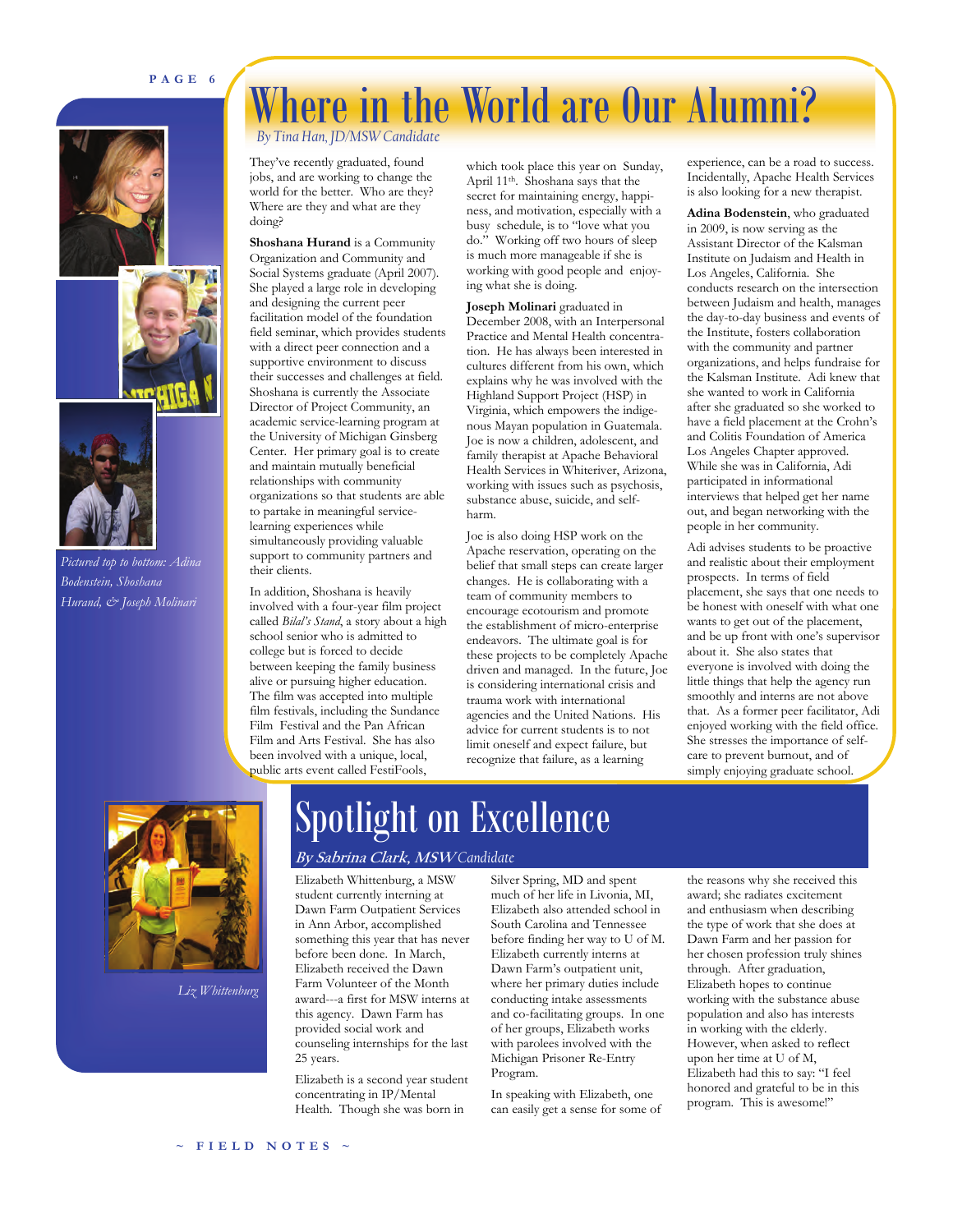# Make a Difference…..Volunteer!

### *By Kati Saul, MSW Candidate*

The influence of a beautiful, helpful character is contagious, and may revolutionize a whole town." - Collier Graham

Looking for some new, exciting volunteer opportunities this summer while you are around Ann Arbor? Take a peek at the two following organizations that could use your wonderful support as a volunteer!

**Ann Arbor's Meals on Wheels** program reduces hunger and food insecurity, and supports the dignity and independence of homebound residents in the Ann Arbor area who are unable to shop and cook for themselves by delivering nutritiously balanced meals six days a week. Meals are delivered by volunteers. These visits also serves as safety or wellness checks, with volunteers reporting back any concerns they have to Meals on Wheels staff. Director Beth Adams explained, "For many of our clients, a volunteer is the only person they see all day."

Volunteers deliver 10-13 meals, taking 1-2 hours to complete a route. Meals are picked up at 11:30 on weekdays and 10:30 on Saturdays (9:30 on holidays and Saturdays August - December). Volunteers can choose the day and frequency for delivering meals

that works best with their schedule. Some of the reasons current volunteers enjoy working at Meals on Wheels include being able to help others maintain their independence and knowing that they are making a difference in the lives of others. Be a friendly face at Meals on Wheels! For additional information, call 734-998-6686 or visit the website at [http://www.med.umich.edu/chs/services/](http://www.med.umich.edu/chs/services/meal.htm#events) [meal.htm#events](http://www.med.umich.edu/chs/services/meal.htm#events).

**Safe House Center** provides services to survivors of domestic violence and sexual assault and works to create a violence-free society. If you are interested in volunteering directly with survivors and children, there are four programs (as found on Safe House's website) that enable you to do so!

Shelter Volunteers interact with residents staying in the 50 bed shelter at Safe House. These volunteers are cross trained to provide crisis intervention, advocacy, education, and practical assistance to survivors of domestic violence and sexual assault either in the shelter or on the phone via the agency's 24 hour help line. Flexible day, evening and overnight shifts are available.

Children and Youth Volunteers engage children in activities in the Safe House

playroom or on field trips. Volunteers help role model healthy, non-violent relationships while providing support and assistance to children staying in the shelter. Men are encouraged to apply.

Domestic Violence Response Team (DVRT) Volunteers work nights and weekends, meeting with survivors to offer support, information, and advocacy immediately following a domestic violence assault. Teams of two DVRT volunteers provide this immediate crisis intervention to survivors. A valid driver's license and access to a reliable vehicle are required for this program.

Sexual Assault Response Team (SART) Volunteers work nights and weekends to provide crisis intervention and support to survivors, ages 12 and up, immediately following a sexual assault. Volunteers meet with survivors at the hospital to offer support, information, and advocacy. A valid driver's license and access to a reliable vehicle are required.

If you would like to provide support to families by volunteering at Safe House, visit [http://www.safehousecenter.org/volunteer](http://www.safehousecenter.org/volunteer-info.html)[info.html](http://www.safehousecenter.org/volunteer-info.html) for more information.

Happy summer volunteering!

# **Announcements**

- OFI welcomes **Bill Vanderwill, LMSW** back from an extended medical leave!
- Congratulations to **Carrie Rheingans** for being selected as this year's UM NASW Social Work Student of the Year!
- Congratulations to Field Instructor **Ricardo Guzman**-CEO of Community Health and Social Services Center (CHASS) in Detroit for being selected as NASW-Michigan Chapter's Social Worker of the Year! To learn more about this agency and the work they do to enhance the lives of Detroit residents, visit www.chasscenter.org.



- The Office of Continuing Professional Education is pleased to offer all Field Instructors who maintain an "active" status (currently hosting students September-August) continuing education credits for training or development events (where available). Active Field Instructors are provided a 50% tuition reduction for UM SSW sponsored continuing education events. The tuition benefit is limited to \$200.00 in any academic year. This benefit generally will provide support for 15-30 hours of continuing education. For information about these discounts, please email ssw.conted@umich.edu. For a complete listing of workshops, certificate programs, and mini-courses, please visit www.ssw.umich.edu/programs/ce.
- Another world is possible. Another world is necessary. US Social Forum June 22-26, 2010 in Detroit, MI. For more information, call 877-515-USSF or visit www.ussf2010.org.